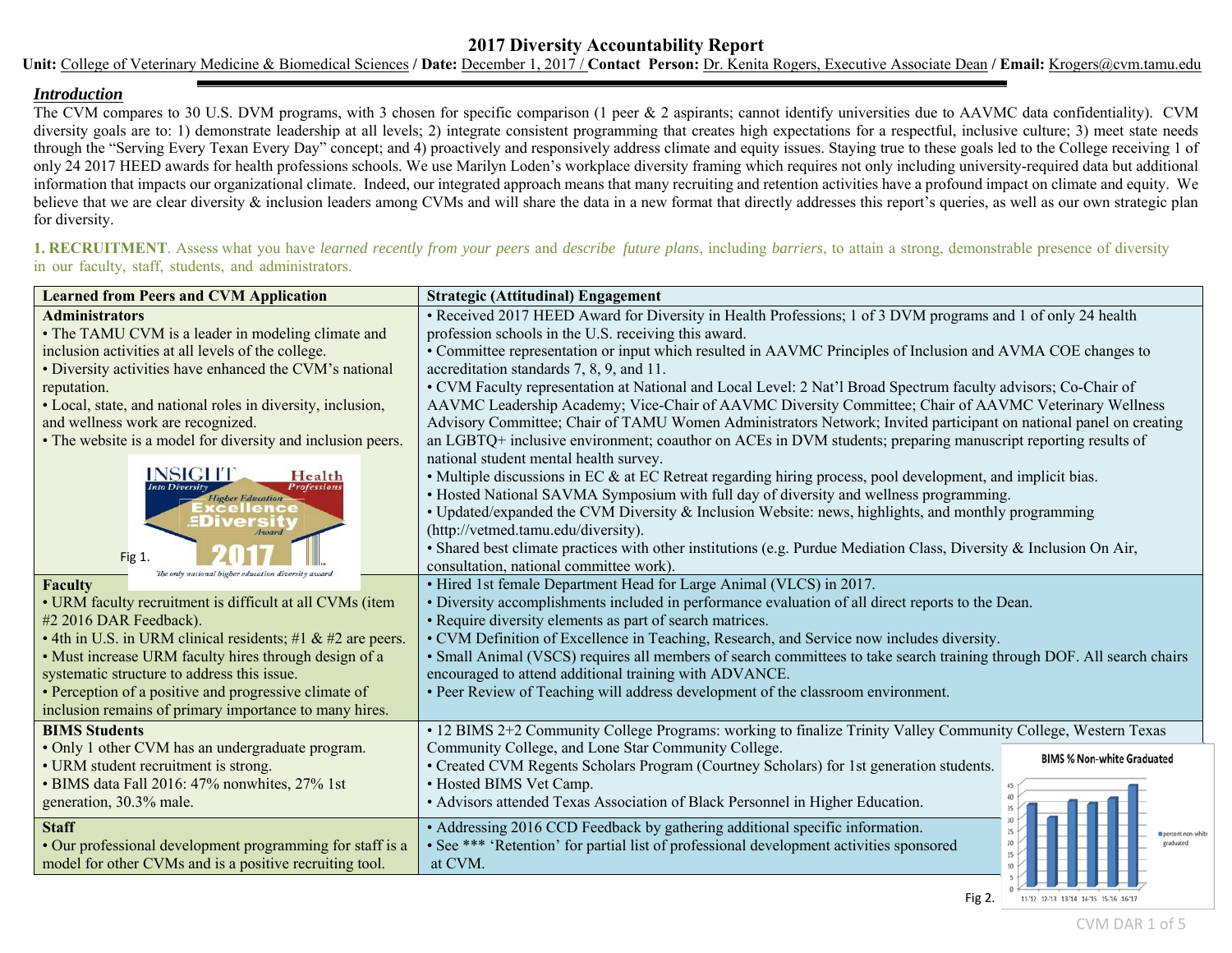| <b>DVM Students</b>                                                  | • MOAs completed with 4 system schools (I HBU; 2 HSI) for pipeline recruitment.                                       |  |
|----------------------------------------------------------------------|-----------------------------------------------------------------------------------------------------------------------|--|
| • Consider holistic packet review to increase URM                    | • Multiple Mini-Interviews (MMIs): diversity elements in scenarios and 1 cultural competency scenario used each year. |  |
| students.                                                            | • Developed a special Food Animal track to serve rural communities in Texas.                                          |  |
| • TAMU M:F ratio is 21:79; similar to national average. 2            | • Admissions – new indicators/points for resilience and life experiences to look at applicants more holistically.     |  |
| peers have lower percentage of male students.                        | • New individual hired and charged with increased responsibility for DVM student recruiting.                          |  |
| • 82.5% in-state applicants; most other CVMs <40%.                   | • 2 National Student Diversity awards.                                                                                |  |
| • TAMU URM numbers exceed national average in all 4                  | • DVM Student Representatives at the National Level: Broad Spectrum (5 on Nat'l Board); SAVMA Cultural Outreach       |  |
| years; class of 2020 is 24% URM.                                     | Officer; 1 on VOICE National Board.                                                                                   |  |
| • Classes of 2017-2020, ranked $1st$ , $2nd$ , $3rd$ , and $5th$ for | • CVM Open House – 8,000-10,000 diverse visitors per year; a morning tour designed specifically for special needs     |  |
| Hispanic students.                                                   | children and families.                                                                                                |  |
| <b>Graduate Students</b>                                             | • Targeted recruitment at Prairie View A&M University & University of Houston schools.                                |  |
| • Need to continue target URM students in recruitment.               | • Hosted annual recruitment weekend for the PhD program, welcoming 60% female attendees.                              |  |
| • CVM has the largest PhD and 2 <sup>nd</sup> largest graduate.      | • Incorporated a 'holistic review process' for interviews. 37% incoming students for Fall '17 were from underserved   |  |
| program in the U.S.; among aspirant peers CVM is #1.                 | minority populations.                                                                                                 |  |
| • Graduate stipends are a substantial issue for recruitment.         | • Increased the CVM Diversity Fellows program with CVM support.                                                       |  |
|                                                                      | • PhD Scholarships for Diversity were awarded.                                                                        |  |
|                                                                      | • Expanded CVM Diversity & Inclusion events to include graduate students.                                             |  |
| Fig 3. Teddy Bear surgery                                            | • BRIDGE program successfully attracted quality UG & URM students interested in pursuing research and graduate        |  |
| at CVM Open House                                                    | education.                                                                                                            |  |
| <b>Outreach Programs</b>                                             | • CVM Study Abroad: BIMS added 2 additional Study Abroad programs (Thailand & Bulgaria).                              |  |
| • Our Student Abroad Programs are a model                            | • 131 DVM students and 65 BIMS in CVM-sponsored programs with numerous others travelling with outside programs.       |  |
| for CVMs.                                                            | • VET Emergency Response: Hurricane Harvey deployment, serving Texas coastal communities with injured/stranded        |  |
| • Veterinary Emergency Team (VET) is a                               | animals and supporting Texas Task Force 1 search and rescue dogs.                                                     |  |
| unique and valuable program.                                         | • PEER program has expansive on-line reach in K-12 STEM education.                                                    |  |
|                                                                      |                                                                                                                       |  |

| <b>Future Plans: Recruitment Strategic Plan (current to 2020)</b> |                                                          |                                                    |                                                    |
|-------------------------------------------------------------------|----------------------------------------------------------|----------------------------------------------------|----------------------------------------------------|
|                                                                   | Tactics (CVM behaviors)                                  | Evidence & Benchmarking                            | <b>Barriers</b>                                    |
| Administrators                                                    | • Continue influential leadership practices.             | • Assess administrator impact on faculty           | • Maintaining as a priority along with other       |
|                                                                   | • Continue to update website.                            | recruitment, particularly URM hiring, in annual    | demands.                                           |
|                                                                   | • Continue to work with other CVM colleges on climate    | evaluations with the Dean.                         |                                                    |
|                                                                   | best practices.                                          | • Identify specific goals for URM hiring.          |                                                    |
|                                                                   | • Continue ongoing professional development in           |                                                    |                                                    |
|                                                                   | leadership, particularly conflict management.            |                                                    | <b>Broad Spectrum Tie Dye Event</b>                |
|                                                                   | • Broaden common framework for best hiring practices.    |                                                    |                                                    |
| Faculty                                                           | • Develop committee to evaluate impact of new hiring     | • Assess changes in faculty diversity over next 5  | • Highly competitive pool due to small size,       |
|                                                                   | practices, climate, and accountability on faculty.       | years.                                             | which will require more intentional tactics.       |
|                                                                   | • Strategic future hiring must require diversity and     | • Evaluate faculty portfolios for increased        | • Less than ideal facilities for some types of     |
|                                                                   | clinical translational focus; ensure Department Heads    | translational impact.                              | faculty.                                           |
|                                                                   | have clear understanding of leadership responsibility in |                                                    | • Competitive salaries for some types of           |
|                                                                   | this area.                                               |                                                    | specialists.                                       |
| Staff                                                             | • CVM Staff Climate Survey.                              | • Assess changes in climate for staff particularly | • Prioritization; Staying mindful of professional  |
|                                                                   |                                                          | related to 2016 DAR CCD comments.                  | development activities to help develop a premiere  |
|                                                                   |                                                          | • Utilize focus groups and other tools.            | climate where staff want to work.                  |
| <b>DVM</b> Students                                               | • Maintain strength of MOAs for pipeline recruitment.    | • URM numbers.                                     | • Maintaining trust and relationships with partner |
|                                                                   |                                                          | • Number of recruiting visits by newly hired       | schools.                                           |
|                                                                   |                                                          | Recruiting Director.                               | • Scholarship support.                             |
| Graduate                                                          | • Continue URM recruitment.                              | · Assess student experiences (Climate).            | • Financial support for increasing stipends.       |
| Students                                                          | • Promote fellowship opportunities.                      | • Evaluate quality of graduate students.           | • Trust and positive relationships with partners.  |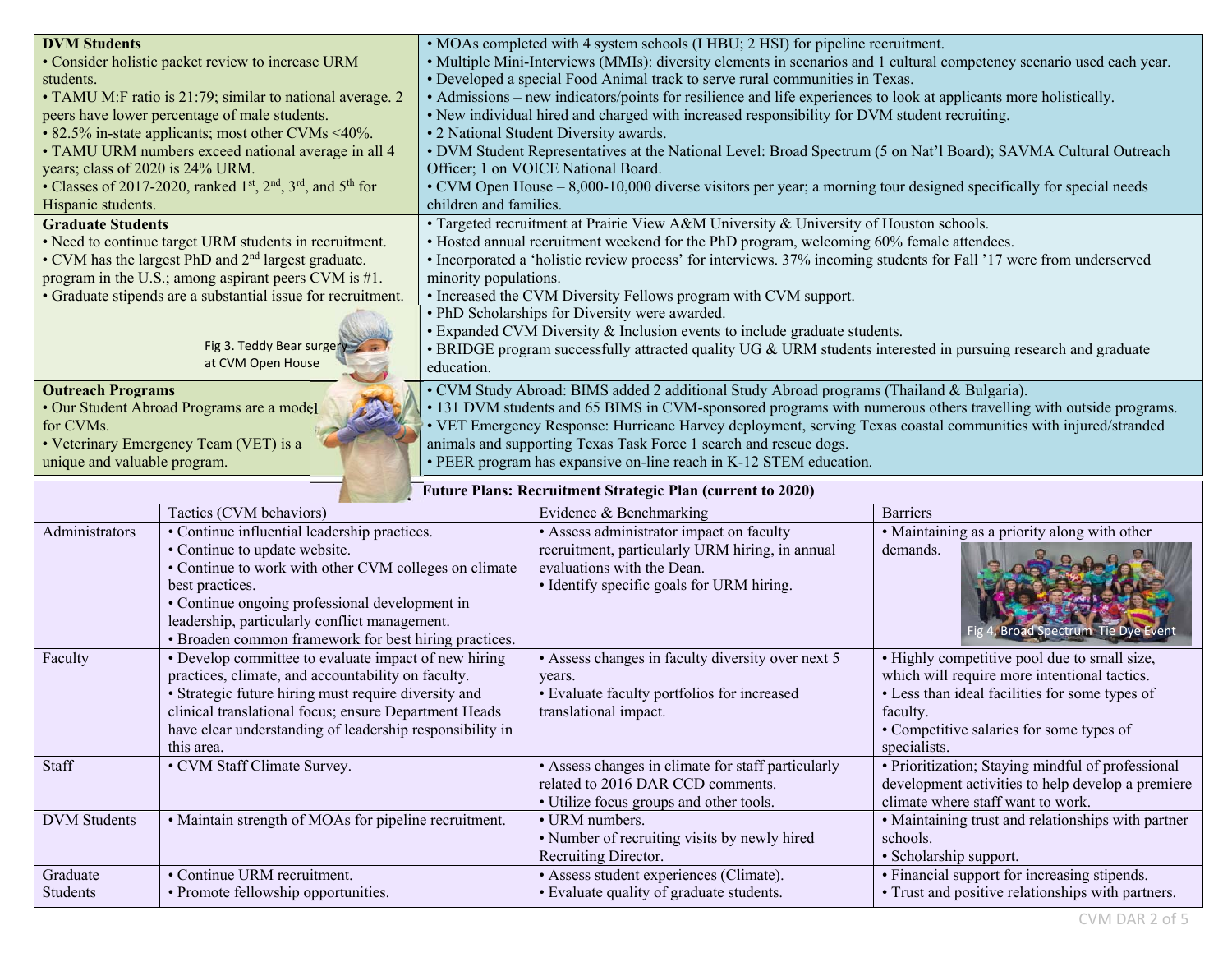| <b>BIMS</b> Students | • Create first undergraduate Broad Spectrum club. | • Numbers of URM, Numbers of 1st Generation,      | • Strong recruiting for URMs and 1st generation      |
|----------------------|---------------------------------------------------|---------------------------------------------------|------------------------------------------------------|
|                      | • Pursuing $2+2$ program with TX Southmost.       | Numbers of $2+2$ Programs.                        | students in place.                                   |
|                      |                                                   | • Student success metrics.                        | • Need to increase $#$ of advisors and scholarships. |
| Outreach             | • Continue supporting each of these initiatives.  | • Number of Study Abroad students.                | • Funding sources (State & Fed governments,          |
| Programs             |                                                   | • VET state and federal support and State impact. | NSF, development).                                   |
|                      |                                                   | • Number of PEER downloads.                       | • Priority of funding.                               |

**2. RETENTION**. Assess what you have *learned recently from your peers* and *describe future plans*, including *barriers*, to retain diversity in our faculty, staff, students, and administrators.

| <b>Learned from Peers and CVM Application</b>                                                                                                                                   | <b>Strategic (Attitudinal) Engagement</b>                                                                                                                                                                                                                                                                                                                                                                                 |
|---------------------------------------------------------------------------------------------------------------------------------------------------------------------------------|---------------------------------------------------------------------------------------------------------------------------------------------------------------------------------------------------------------------------------------------------------------------------------------------------------------------------------------------------------------------------------------------------------------------------|
| <b>Faculty/Staff/Administrators</b>                                                                                                                                             | • 40-hour Mediation (Conflict Management and Leadership) Course (BMC) – 133 total mediators trained at CVM.                                                                                                                                                                                                                                                                                                               |
| • Breadth of available Professional Development activities is a                                                                                                                 | · Salary equity studies completed and addressed.                                                                                                                                                                                                                                                                                                                                                                          |
| model for CVMs.                                                                                                                                                                 | • Small Animal (VSCS) Faculty mentorship program (VSCS pilot); • Large Animal (VLCS) Formal Faculty                                                                                                                                                                                                                                                                                                                       |
| • We can improve/grow more intentional mentoring programs.                                                                                                                      | mentorship program for junior TT faculty members started in 2016.                                                                                                                                                                                                                                                                                                                                                         |
| • Importance of excellent facilities is recognized.                                                                                                                             | • Support groups: DVM Parents support group and support for external leadership training opportunities.                                                                                                                                                                                                                                                                                                                   |
| <b>DVM Students</b>                                                                                                                                                             | • 1st year Mentorship program revamped; 2nd & 3rd year mentorship programs continued.                                                                                                                                                                                                                                                                                                                                     |
| • #1 among peers in affordability and scholarship support.                                                                                                                      | • Embedded SCS counselor within CVM; DVM Parent's Support Group; other support organizations.                                                                                                                                                                                                                                                                                                                             |
| • Attrition below national average.                                                                                                                                             | · Support Veterinary Leadership Institute (VLI) student and faculty leadership opportunities.                                                                                                                                                                                                                                                                                                                             |
| • 83% of students in-state, supporting land grant mission.                                                                                                                      | • 1VM Orientation: CVM Culture, team exercises, stress management, study habits, testing support, disabilities                                                                                                                                                                                                                                                                                                            |
| • 2 <sup>nd</sup> lowest mean educational debt in U.S. and one of only 4                                                                                                        | services.                                                                                                                                                                                                                                                                                                                                                                                                                 |
| $\leq$ \$100,000; None of top 3 are peers.                                                                                                                                      | • Wellness programs embedded in CVM.                                                                                                                                                                                                                                                                                                                                                                                      |
| • Debt aligned with climate and student stress levels.                                                                                                                          | • Educational debt numbers are among the lowest in the U.S.                                                                                                                                                                                                                                                                                                                                                               |
| • Nearly all CVMs have equal or greater counseling support.                                                                                                                     | • One of the lowest debt to income ratios in the nation.                                                                                                                                                                                                                                                                                                                                                                  |
| <b>BIMS Students</b>                                                                                                                                                            | • 2016/2107: 27.9% of graduates ID'd as AA/B or Hispanic/Latin; 19.3 % were 1st generation students.                                                                                                                                                                                                                                                                                                                      |
| • Only 1 other CVM has an undergraduate program. This peer                                                                                                                      | • BIMS is the first major on campus to begin using SSC. SSC will have functionality in tracking academically at-                                                                                                                                                                                                                                                                                                          |
| program is much smaller.                                                                                                                                                        | risk students, in addition to scheduling capabilities.                                                                                                                                                                                                                                                                                                                                                                    |
| • URM & 1st Generation numbers are remarkable.                                                                                                                                  | • FOCUS first generation cohort (with DVM student mentors) – Courtney Scholars.                                                                                                                                                                                                                                                                                                                                           |
| <b>Graduate Students</b><br>• Large program needs increased engagement for retention and a<br>positive climate.<br>• Graduate stipends remain a recruiting and retention issue. | • Mentorship 'tea times' with students/faculty/advisors; Orientation Boot Camp; White Coat Ceremony (equity<br>with DVM program event); Conflict Management Skill Set Development workshop.                                                                                                                                                                                                                               |
| <b>Other</b><br>Fig 5. Graduate student<br><b>White Coat Ceremony</b>                                                                                                           | . *** Professional Development trainings sponsored at CVM included: Basic Mediation Course, QPR, Ouch your<br>words make a difference, Aggie Ally, Diversity Guest Lectures, Monthly Diversity Programing, Monthly Diversity<br>Newsletter, Wellness topic lectures, Amazing CVM Book Race program, etc.<br>• CVM Friendly Facilities Map (gender neutral restroom & lactation rooms) (http://vetmed.tamu.edu/diversity). |

| <b>A MARINE AND A MEMBERS</b><br><b>Future Plans: Retention Strategic Plan (current to 2020)</b> |                                                                      |                                                    |                                                        |
|--------------------------------------------------------------------------------------------------|----------------------------------------------------------------------|----------------------------------------------------|--------------------------------------------------------|
|                                                                                                  | <b>Tactics (CVM behaviors)</b>                                       | Evidence & Benchmarking                            | <b>Barriers</b>                                        |
| <b>BIMS</b> Students                                                                             | Tutoring program and increased advising staff.                       | · Number of students participating in initiatives, | • Priorities of resource allocation.                   |
|                                                                                                  | • Build Courtney Scholars program.                                   | Graduation rates, numbers of URM students,         |                                                        |
|                                                                                                  | • Enhance BIMS LGBTQ+ student access to DVM Broad Spectrum.          | numbers of 1st Generation students.                |                                                        |
| Graduate Students                                                                                | • Hone student communication skills with major professors and peers. | • CVM Research Office assessment of climate.       | • Ongoing resources.                                   |
|                                                                                                  | • Continue conflict management and leadership training for both      | • Progress in increasing graduate stipends.        | • Changing culture of mentors to see value of material |
|                                                                                                  | students and mentors.                                                | • Schedule conflict management workshops.          | and time spent.                                        |
|                                                                                                  |                                                                      |                                                    |                                                        |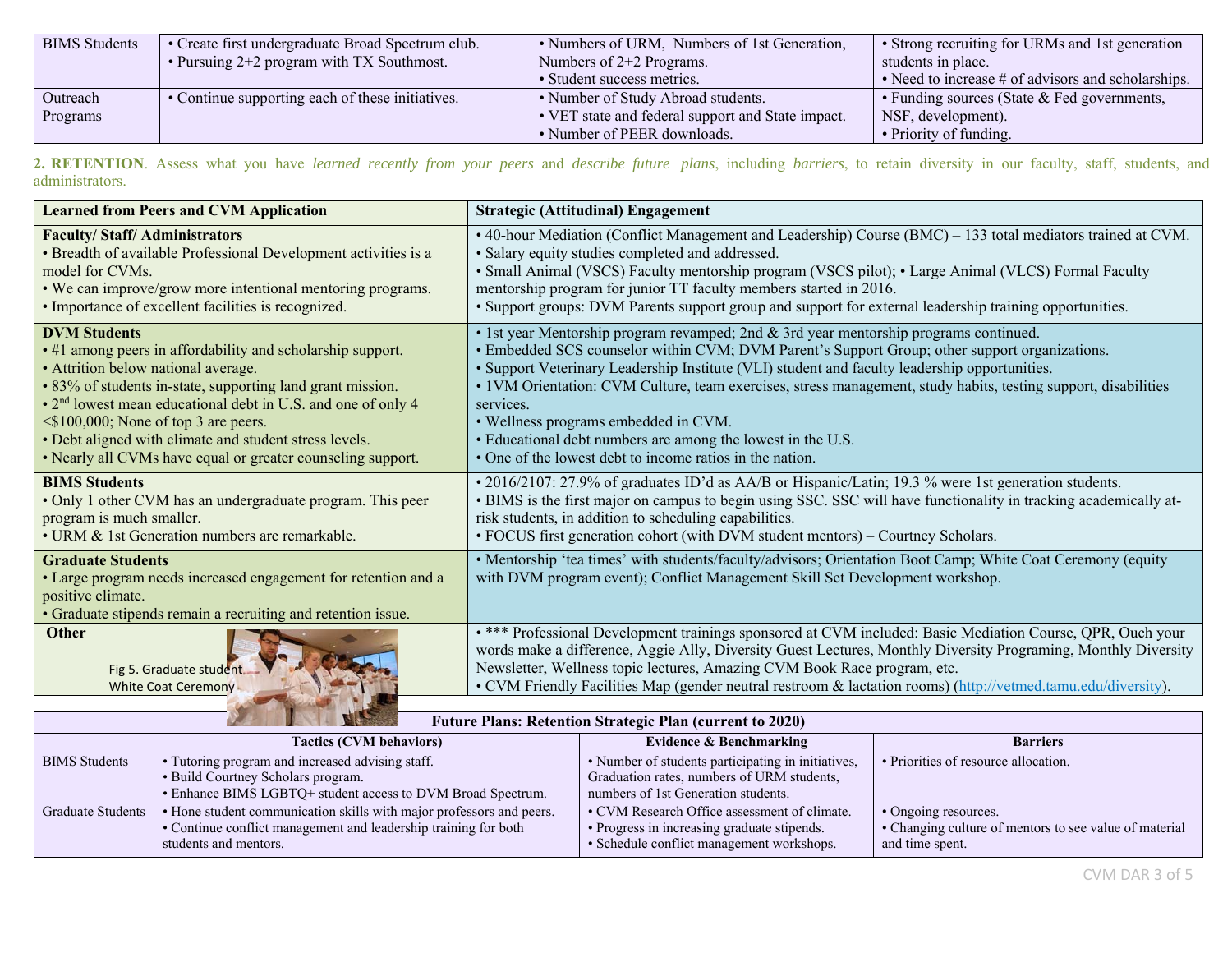| Faculty/Staff/      | • Assess quantitative impact of Mediation Course.                     | • Quantitative assessment of Basic Mediation      | • Time to create assessment, administer, and analyze |
|---------------------|-----------------------------------------------------------------------|---------------------------------------------------|------------------------------------------------------|
| Administrators      | • Assess qualitative impacts on CVM Conflict culture.                 | Course; Evaluate Dept. Heads related to their     | data.                                                |
|                     | · Small Animal (VSCS) will accept Leadership Training proposals from  | retention strategies; Evaluate consistency of     | • Employees often leave due to climate and           |
|                     | the department; \$15,000 onetime funding for initiatives.             | Dept. Head mtgs and outputs.                      | supervisors: continue administrative Professional    |
|                     | • Continue annual salary equity studies.                              | • 2019 conduct staff climate survey (3 year cycle | Development support and ongoing climate efforts.     |
|                     | • Topical monthly Dept. Head Meetings initiated.                      | to assess implemented strategies and tactics).    | • Prioritization of resources.                       |
|                     | • Make climate, diversity and inclusion part of each conversation our |                                                   | • Supervisory expertise.                             |
|                     | administrators have at Executive Council.                             |                                                   | • Perception, by some, that staff are undervalued.   |
| <b>DVM</b> Students | • Increase SCS support.                                               | • Number of SCS appointments.                     | • Priorities of resource allocation.                 |
|                     | • Add or continue curricular elements of cultural competency and      | • Curricular mapping for diversity-related        |                                                      |
|                     | conflict management, financial literary, and communication.           | elements.                                         |                                                      |
|                     | • Add additional financial support (currently $@$ 1.7 million/yr. in  | • Debt load compared to peers.                    |                                                      |
|                     | scholarships).                                                        | • Increase fiscal support.                        |                                                      |

**3. UNIT CLIMATE**. Assess what you have *learned recently from your peers*, including campus and unit climate assessment data and *describe future plans*, including *barriers*, to enhance the educational environment where the opportunity to fully participate does not inappropriately or unintentionally depend on elements of an individual's identity.

| <b>Learned from Peers and CVM Application</b>                                                                                                                | <b>Strategic (Attitudinal) Engagement</b>                                                                                                                                                                                                                                                                                                                                                                                                                   |
|--------------------------------------------------------------------------------------------------------------------------------------------------------------|-------------------------------------------------------------------------------------------------------------------------------------------------------------------------------------------------------------------------------------------------------------------------------------------------------------------------------------------------------------------------------------------------------------------------------------------------------------|
| <b>Faculty/Staff/Administrators</b>                                                                                                                          | • Faculty annual performance evaluation includes diversity elements; EC Administration is > 50% female.                                                                                                                                                                                                                                                                                                                                                     |
| • Leading in number and quality of climate initiatives directed                                                                                              | • CVM Council for Diversity and Professionalism (CDP) expanded to include undergraduates, all departments &                                                                                                                                                                                                                                                                                                                                                 |
| toward faculty and staff.                                                                                                                                    | units with more faculty representatives including Department Heads.                                                                                                                                                                                                                                                                                                                                                                                         |
| • Leading in required diversity and inclusion elements in DVM                                                                                                | • Wellness initiatives including: wellness room with exercise equipment, weekly yoga, standing desks, guest                                                                                                                                                                                                                                                                                                                                                 |
| curriculum.                                                                                                                                                  | lectures, fitness challenges, financial workshops through HR, stress-busting for caregivers workshop, etc.                                                                                                                                                                                                                                                                                                                                                  |
| <b>DVM Students</b>                                                                                                                                          | • Excellence in teaching - curriculum designed with interactive ethical & cultural scenarios.                                                                                                                                                                                                                                                                                                                                                               |
| • Leadership in climate and wellness recognized at national level.                                                                                           | • Cultural competencies included in DVM curriculum.                                                                                                                                                                                                                                                                                                                                                                                                         |
| • Asked to speak and consult on these topics at national level.                                                                                              | • DVM Alumni Survey 2017 - included diversity/inclusion questions for the first time.                                                                                                                                                                                                                                                                                                                                                                       |
| <b>Graduate Students</b>                                                                                                                                     | • Orientation expanded with diversity keynote speaker; additional diversity-focused activities throughout the first                                                                                                                                                                                                                                                                                                                                         |
| • Initiatives such as Orientation with diversity & climate elements,                                                                                         | year experience of masters program.                                                                                                                                                                                                                                                                                                                                                                                                                         |
| White Coat ceremony, and conflict management workshops.                                                                                                      | • Hosted first Communication and Conflict Management Workshop for all graduate students and faculty mentors                                                                                                                                                                                                                                                                                                                                                 |
| · Size of graduate program presents challenges for climate.                                                                                                  | in 2017; Graduate students were included in CVM professional development trainings (QPR, Aggie Ally, Ouch,                                                                                                                                                                                                                                                                                                                                                  |
| Fig $6.$                                                                                                                                                     | your words hurt); White Coat Ceremony.                                                                                                                                                                                                                                                                                                                                                                                                                      |
| AGGIE<br><b>BIMS</b> Students<br>• Only 1 peer with a BIMS program.<br>Allies, providing support for the gay, lesbian,<br>bisexual and transgender community | • BIMS students were included in CVM professional development trainings (QPR, Aggie Ally, Ouch, your words<br>hurt).<br>• Recognized for breadth of activities; started cultural holiday of the month; new initiative for pre-vet LGBTQ+<br>being a part of DVM Broad Spectrum; new course with instructors of therapeutic riding that works with veterans<br>and disabled individuals.                                                                     |
| <b>Other</b><br>Fig 7. Graduate student Diarra Williams<br>presenting his research.                                                                          | • Co-sponsored TAMU wide events: WISE 2017, Hispanic Network Summit, TAMUG Inclusion Conference,<br>Aggie Women's Leadership Conference, Sexual Assault Survivors Services, GLBT Resource Center speaker<br>event, Elect Her workshop, Women Administrators Network Lunch, etc.<br>• CVM Climate events include: Spring Picnic, Fall Dinner, Annual Awards Ceremony, Staff appreciation week,<br>SECC fundraising events, Wellness Week, Find the Joy Week. |

| <b>Future Plans: Unit Climate Strategic Plan (current to 2020)</b> |                                                              |                                                                                   |                                       |
|--------------------------------------------------------------------|--------------------------------------------------------------|-----------------------------------------------------------------------------------|---------------------------------------|
|                                                                    | <b>Tactics (CVM behaviors)</b>                               | Evidence & Benchmarking                                                           | <b>Barriers</b>                       |
| Faculty/Staff/                                                     | • Consistently adding climate elements to annual evaluation. | • Number of Basic Mediation Course participants.                                  | • Perceptions related to fear of      |
| Administrators                                                     | • 2 additional 40-hour Basic Mediation Courses.              | • Assess classroom environments in peer review of teaching.                       | change.                               |
|                                                                    | • Basic Mediation Course Reboot Workshops.                   | • Utilize data on DVM post-graduate survey.                                       | • Faculty/Staff/Student turnover.     |
|                                                                    | • Additional leadership workshops.                           | • Number of peer-reviewed publications, classes, and conferences attended or led. | • Number of new Department Heads      |
|                                                                    | • Will receive AAVMC climate data in 2018.                   | • Focus groups.                                                                   | and other college leaders.            |
|                                                                    | • Publish to share best practices; add consultant to aide in | • Continued breadth of website programming (http://vetmed.tamu.edu/diversity).    | • Time, money, getting others         |
|                                                                    | dissemination of information.                                | • Compare DVM student climate data to 2014 & 2011.                                | interested in these important issues. |